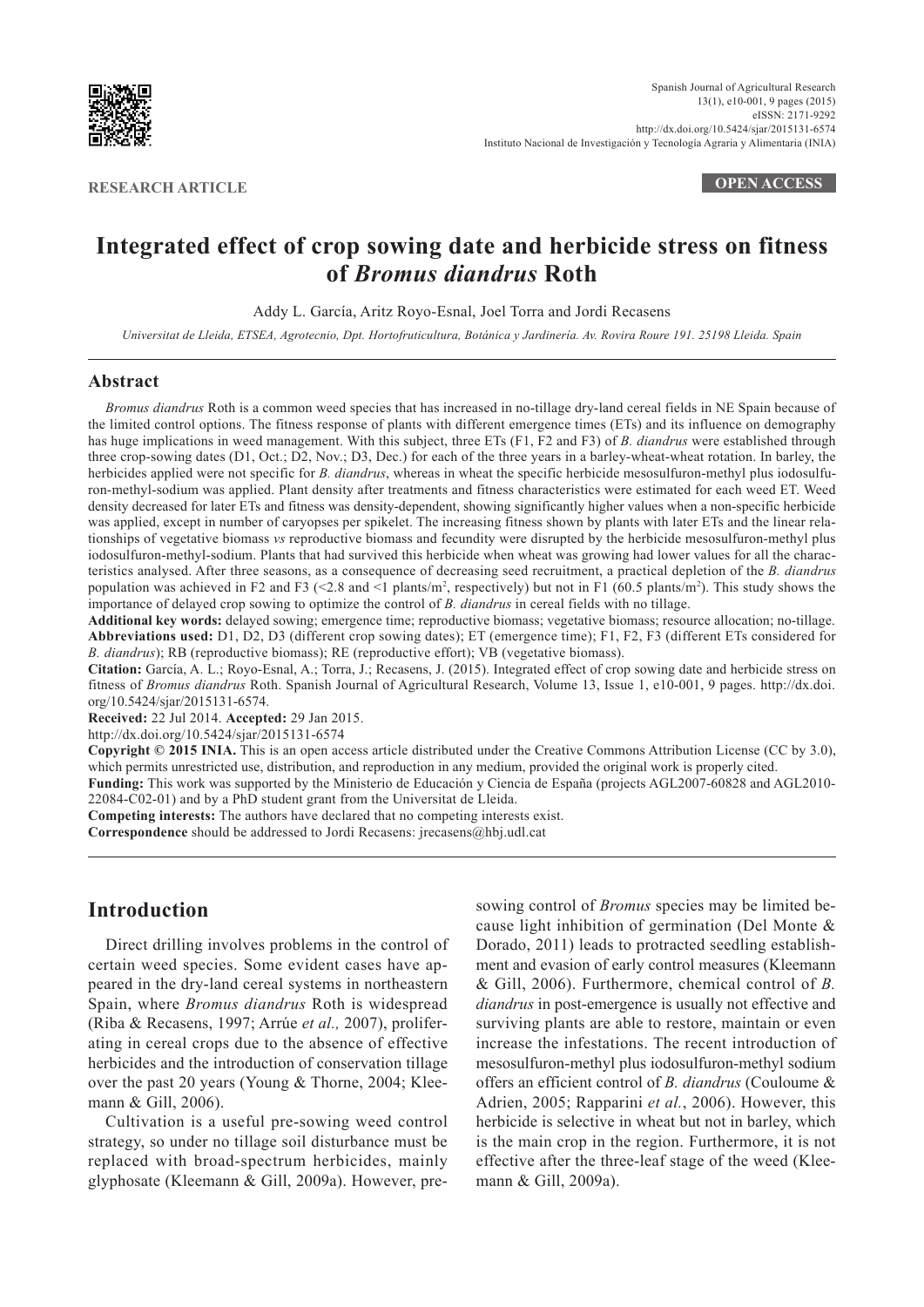All these constraints reduce the effectiveness of control strategies against *B. diandrus* in cereal crops under no-till conditions. In the dry-land cereal systems in NE Spain, adoption of alternative weed control strategies such as crop rotation is difficult because limited rainfall allows only winter cereals to be grown. However, it has been demonstrated that delaying crop sowing results in a significant decrease in the potential competition of autumn grass weed populations and a more efficient control of newly emerged plants (Gill *et al.*, 1987; Powles & Matthews, 1996).

The demographic success of *B. diandrus* depends on seedling survival and fecundity, which in turn depend on the rate of emergence in autumn (Riba & Recasens, 1997). For other grass weeds, several studies (Rice & Dyer, 2001; Conley *et al.*, 2002; Gallart *et al.*, 2010) have confirmed that emergence timing affects their fitness and that percentage of seedling emergence, growth rate and fecundity differ among emerged cohorts, showing the importance of emergence time (ET) and crop competition on weed demography. Norris (2007) reported that cohorts emerging immediately after crop sowing are the main source of recruitment from the weed population and seed bank.

Several studies have reported biology of *B. diandrus* and its influence on cereal yields (Gill & Blacklow, 1984; Gill *et al.*, 1987; Kleemann & Gill, 2006; Kleemann & Gill, 2009a). However, few have analysed the effect of ET on fitness and the demographic response when crop sowing is delayed. Furthermore, the fact that mesosulfuron-methyl plus iodosulfuron-methyl sodium is only specific for wheat suggests that a study of the fitness response of surviving plants after application of this herbicide would be of interest. Potential changes in fitness and their influence on demography could have interesting implications for a *B. diandrus*

management strategy that integrates cultural and chemical techniques.

We hypothesized that the date of crop sowing has significant influence on *B. diandrus* fitness and on the effectiveness of post-emergence chemical control of this weed in a cereal monocrop system. The specific objectives of this study were to determine, over three consecutive seasons, the effect of different crop sowing dates on the fitness characteristics and resource allocation patterns in *B. diandrus* in both barley, for which no effective post-emergence herbicides are available, and wheat, for which they are.

### **Material and methods**

### **Study site**

Experimental plots were established in a field trial in Agramunt (41°48'N and 1°07'E) (Lleida, Spain). The field is located in the Ebro Valley, 330 m above sea level, and has a semi-arid mixed continental-Mediterranean climate (Papadakis, 1966). The soil was a Fluventic Xerocrept (100-120 cm deep) (SSS, 1994), with 30.1% sand, 51.9% silt and 17.9% clay, 2.3% organic matter and a pH of 8.5. Rainfall at the site during the study period and the long-term average are presented in Table 1.

### **Agronomic management**

Trials were conducted over three consecutive growing seasons (2008/09, 2009/10 and 2010/11) in an experimental cereal field under no-tillage. The site

|                |                    | Season <sup>a</sup> |         |           |  |
|----------------|--------------------|---------------------|---------|-----------|--|
| <b>Month</b>   | 2008/09<br>2009/10 |                     | 2010/11 | 1975-2011 |  |
| October        | 84                 | 69                  |         | 50        |  |
| November       | 31                 |                     |         | 36        |  |
| December       | 29                 | 112                 |         | 30        |  |
| January        | 56                 | 132                 |         | 31        |  |
| February       | 34                 | 39                  | 12      | 18        |  |
| March          | 55                 | 64                  | 36      | 30        |  |
| April          | 150                | 26                  | 20      | 48        |  |
| May            |                    | 59                  | 27      | 54        |  |
| June           | 20                 | 76                  | 73      | 38        |  |
| Total Oct-June | 464                | 582                 | 169     | 378       |  |

**Table 1.** Monthly rainfall (mm) for 2008/09 to 2010/11 and monthly mean long-term rainfall (1975 to 2011) in Agramunt, Catalonia (NE Spain)

a Data from 2008 to 2011 obtained from an automated weather station at the experimental field). <sup>b</sup> Rainfall details averaged from 1975 to 2011 (data from 1975 to 2008 obtained from the station of the National Institute of Meteorology in Agramunt).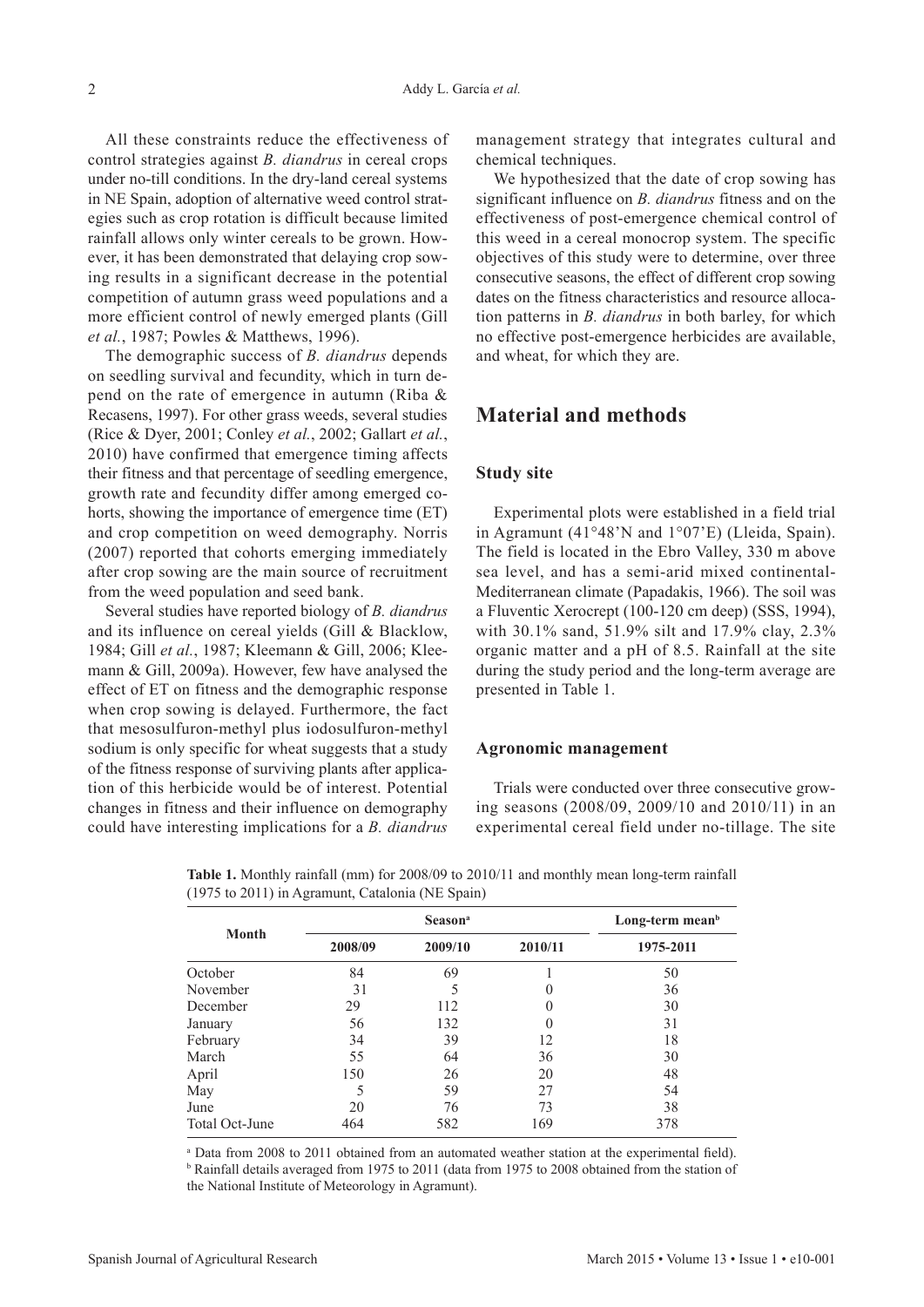had been under no-tillage production for two seasons prior to the initiation of the study and had a natural infestation of *B. diandrus*. The experiment was arranged as a randomized complete block design with three replications. Each plot was  $6 \times 30$  m and the main factor considered was the emergence time of *B. diandrus* according to three crop sowing dates (D1, D<sub>2</sub> and D<sub>3</sub>). Respective dates in 2008, 2009 and 2010 were as follows: (D1) 20, 19, and 14 October; (D2) 7, 12, and 18 November; and (D3) 10, 3, and 13 December. Barley cv. 'Hispanic' was sown in 2008 and wheat cv. 'Bokaro' in 2009 and 2010. Cereals were sown at 180 kg seed/ha  $(400-450 \text{ plants/m}^2)$ . Crop sowing was performed with a no-till disc drill in rows 19 cm apart.

Doses and dates of herbicides applied in each growing season are detailed in Table 2. Mesosulfuron-methyl plus iodosulfuron-methyl sodium was applied in the 2-5 leaf stage of wheat in 2009/10 and in tillering for D1 and in 2-5 leaf stage for D2 and D3 of wheat in 2010/11. In all plots fertilizer was applied each year from February to March at 48 kg N/ha.

### **Weed density and fitness characteristics**

The seedling populations recruited according to the three different crop sowing dates, and the emergence times (ETs) are therefore identified as F1, F2 and F3.

Each season densities of *B. diandrus* were estimated in each plot 60 days after herbicide application within 0.1 m<sup>2</sup> quadrats placed at ten locations randomized by blind tossing. Each year in June, when the weeds reached their complete development and fecundity, 20 plants from F1, F2 and F3 were collected and the following biological attributes were estimated: number of stems per plant, number of spikelets per plant and stem, fecundity (caryopses per plant) and number of caryopses per spikelet. Aerial vegetative biomass (VB) and reproductive biomass (RB) per plant were also estimated. For this purpose, plants were cut at ground level, placed in a tray, separated into VB and RB and oven-dried at 65ºC for 24 hours. Reproductive effort (RE) was calculated per plant as RE = RB/VB. At maturity, panicles were collected from several plants from each ET and threshed, and 1000 caryopses were weighed when completely dry. Seed rain was calculated by multiplying final density (last density sampling before the crop harvest) by fecundity.

### **Allocation gradient within the panicle**

Before crop harvest 20 panicles were collected from each ET and replication. Caryopses were sampled from both apical (A) and basal (B) spikelet positions on panicles, as well as both apical (a) and basal (b) caryopsis position within spikelets. Thus, the four sampling positions were Aa, Ab, Ba, and Bb. The weight of 20 caryopses situated in the same position for each ET was estimated every season. Weights are expressed per caryopsis.

### **Statistical analysis**

ANOVA was performed using SAS (SAS Institute Inc., Cary, NC, USA) to detect differences between

**Table 2.** Crop sowing dates (D1, D2 and D3) and weed control methods used in the three growing seasons in the trial field

| <b>Season</b>  | Crop and sowing date        |                                                                                                 | Postemergence herbicide treatment                                                                                           |
|----------------|-----------------------------|-------------------------------------------------------------------------------------------------|-----------------------------------------------------------------------------------------------------------------------------|
| 2008/09        | Crop: Barley cv. 'Hispanic' | Isoproturon 1243 g a.i./ha plus diffufeni-<br>can $69$ g a.i./ha                                | 2,4-D (444 g a.i./ha) plus MCPA (397.5)<br>g a.i./ha) plus Dicamba (150 g a.i./ha) +<br>Metribuzin $(50 \text{ g a.i./ha})$ |
| D <sub>1</sub> | 20 October                  | 19 February                                                                                     | 19 February                                                                                                                 |
| D2             | 7 November                  | 19 February                                                                                     |                                                                                                                             |
| D <sub>3</sub> | 10 December                 | 19 February                                                                                     |                                                                                                                             |
| 2009/10        | Crop: Wheat cv. 'Bokaro'    | Mesosulfuron-methyl plus iodosulfu-<br>ron-methyl-sodium $(15$ and $3$ g a.i./ha)               |                                                                                                                             |
| D <sub>1</sub> | 19 October                  | 5 March                                                                                         |                                                                                                                             |
| D2             | 12 November                 | 5 March                                                                                         |                                                                                                                             |
| D <sub>3</sub> | 3 December                  | 5 March                                                                                         |                                                                                                                             |
| 2010/11        | Crop: Wheat cv. 'Bokaro'    | Mesosulfuron-methyl plus iodosulfuron-<br>methyl-sodium $(15 \text{ and } 3 \text{ g a.i./ha})$ | Tribenuron-methyl plus metsulfuron-me-<br>thyl $(10 \text{ and } 5 \text{ g a.i./ha})$                                      |
| D <sub>1</sub> | 14 October                  | 9 February                                                                                      | 30 March                                                                                                                    |
| D <sub>2</sub> | 18 November                 | 13 April                                                                                        | 30 March                                                                                                                    |
| D <sub>3</sub> | 13 December                 | 13 April                                                                                        | 30 March                                                                                                                    |

A pre-sowing herbicide treatment (one to three days before sowing) with glyphosate was applied in all plots each season, at a rate of 540 g a.i./ha and N- fertiliser was also applied in February-March 150 kg/ha.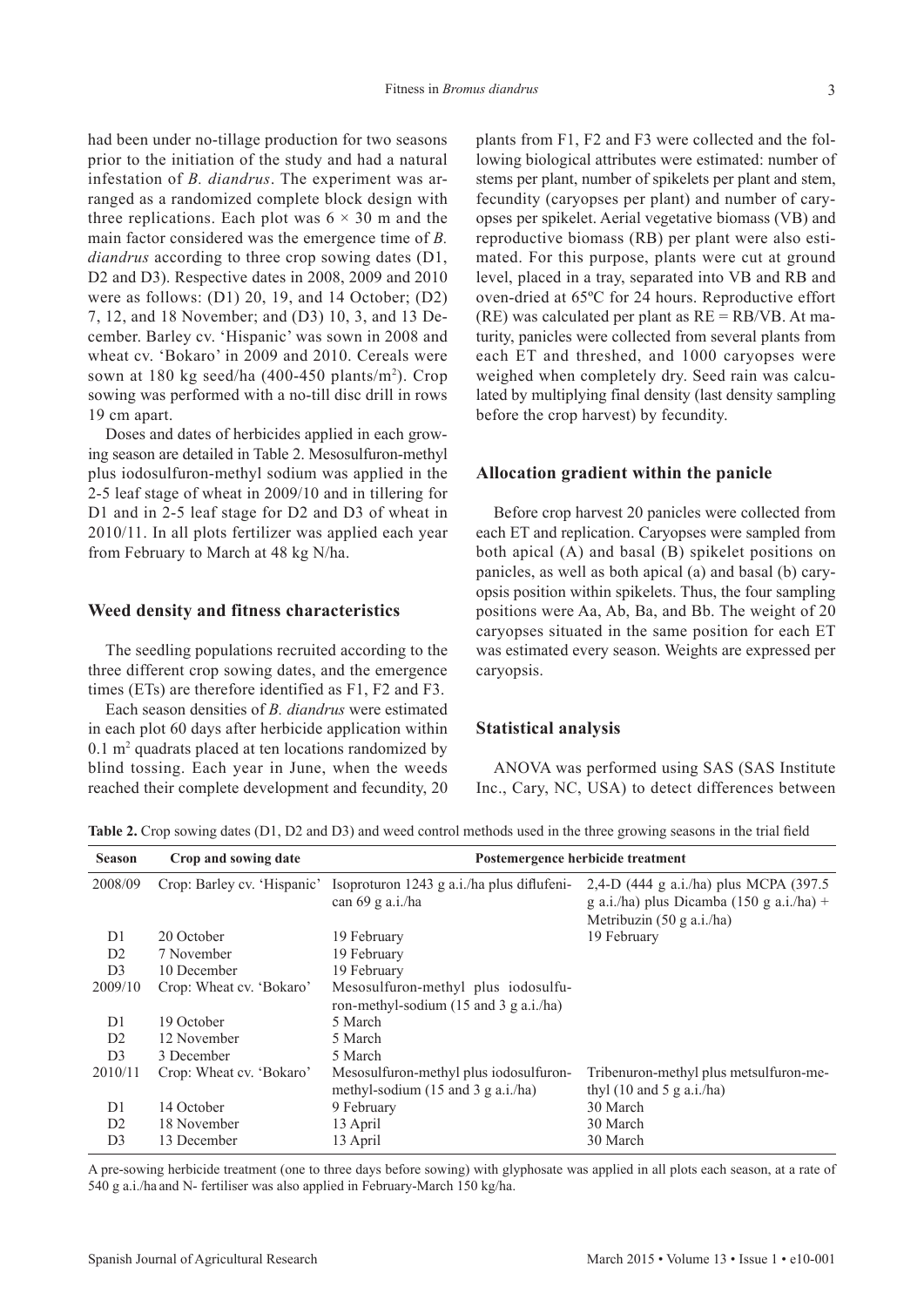plants with different emergence times for all the variables analysed. Because different cereals were sown and different weed managements were applied each year, the results were analysed separately for each growing season.

In cases in which ANOVA analyses were significant, LSD post-hoc tests at  $p=0.05$  were done. Before analysis, all characteristics were transformed to satisfy the homogeneity of variance assumptions  $[\log(x+1)]$ , while  $RE = \sqrt{(x + 0.5)}$  transformed. Linear regression analyses were performed between biological characteristics (VB *vs.* RB and fecundity) with the Sigma Plot program 11.0, using log (*x*+1) transformations.

# **Results and discussion**

### **Weed density**

The densities estimated 60 days after herbicide treatment differed across years and decreased significantly as the ET advanced in each season (Table 3). In 2008/09 density decreased by 71.8% between F1 and F2, by 88.0% between F1 and F3 and by 57.6% between F2 and F3. In 2009/10 density decreased by 96.2% between F1 and F2, by 99.3% between F1 and F3 and by 81.8% between F2 and F3. In 2010/11 density decreased by 95.4% between F1 and F2 and by 98.3% between F1 and F3, with no significant differences between F2 and F3. This consistent decreasing gradient of *B. diandrus* density as a function of crop sowing date is due to the greater emergence that takes place after autumn rains and the resulting reduction of the soil seed bank. These emerged seedlings are susceptible to pre-sowing control methods (Riba, 1993; Kleemann & Gill, 2006). Therefore, delayed crop sowing reduces the density of weeds competing with the crop.

In 2008/09, no post-emergence effect against *B. diandrus* was observed with isoproturon plus diflufenican in barley (33.2%, 11.4% and 16.1% for F1, F2 and F3, respectively), and the decrease in weed density observed in F2 and F3  $($ >71%) can be attributed exclusively to the crop sowing delay. In 2009/10 and 2010/11, after the herbicide treatment, the decreasing density observed in F2 and F3 (>95% in both seasons) reflects the effect of the sowing delay and the efficiency of the chemical control by mesosulfuron-methyl plus iodosulfuron-methyl sodium. These results demonstrate that in direct drilling the control of this species with only a pre-seeding application of glyphosate is limited, but the weed density can be reduced by combining delayed crop sowing with a post-emergence application of an appropriate herbicide (García *et al.*,

2014). After three years a practical depletion of the *B. diandrus* population was achieved in F2 and F3.

### **Changes in fitness characteristics**

### *Vegetative and reproductive fitness*

The number of stems per plant increased significantly from F1 to F3 in 2008/09 (Table 3) as a consequence of a density-dependent response. In 2009/10 there were no significant differences between ETs and in 2010/11 significantly higher values were observed for F1 than F2 and F3. The irregular values observed in these last two seasons should be attributed to the effect of the herbicide on the surviving plants in addition to within-species competition. However, the higher value observed in 2010/11 in F1 could be attributed to other factors. As has been established for other grass weeds (Medd *et al.*, 1985; Cousens *et al.*, 1988; Izquierdo *et al.*, 2003), the strongest crop competition takes place early in the growing seasons, affecting weed tillering. The stress caused by lack of rain until February in the winter of 2010/11 reduced the competitive effect of the crop and, though the plants were smaller, they had more tillers.

Overall, a higher number of spikelets, both per plant and stem, was observed in 2008/09 than in 2009/10 and 2010/11 (Table 3). In the first season significant differences between F1, F2 and F3 were observed for both characteristics, with the lowest values in F1. On the other hand, in 2009/10 and 2010/11 the number of spikelets per stem was significantly higher in F2 and F3 than in F1. The increasing fitness response between ETs observed in the first season was not confirmed in 2009/10 and 2010/11, when plants surviving specific herbicide applications were smaller and had lower values for most fitness characteristics. In the second and third seasons unequal lower values of fitness characteristics were observed between ETs, showing that in surviving plants the allocation pattern depends more on herbicide stress than on density dependence.

Fecundity (number of caryopses per plant) was higher in 2008/09 than in the next two seasons (Table 3). Considering the three ETs together, fecundity was almost 80% lower in 2009/10 and 2010/11 than in 2008/09. Moreover, in 2008/09 a significant increasing gradient of fecundity between ETs was observed, whereas in 2009/10 only the fecundity for F1 was significantly lower than that for F2, and in 2010/11 no differences in fecundity between ETs were observed.

In 2008/09, despite the increasing fecundity of *B. diandrus* between ETs, a decreasing reduction of seed rain (seeds/ $m<sup>2</sup>$ ) was obtained as a consequence of de-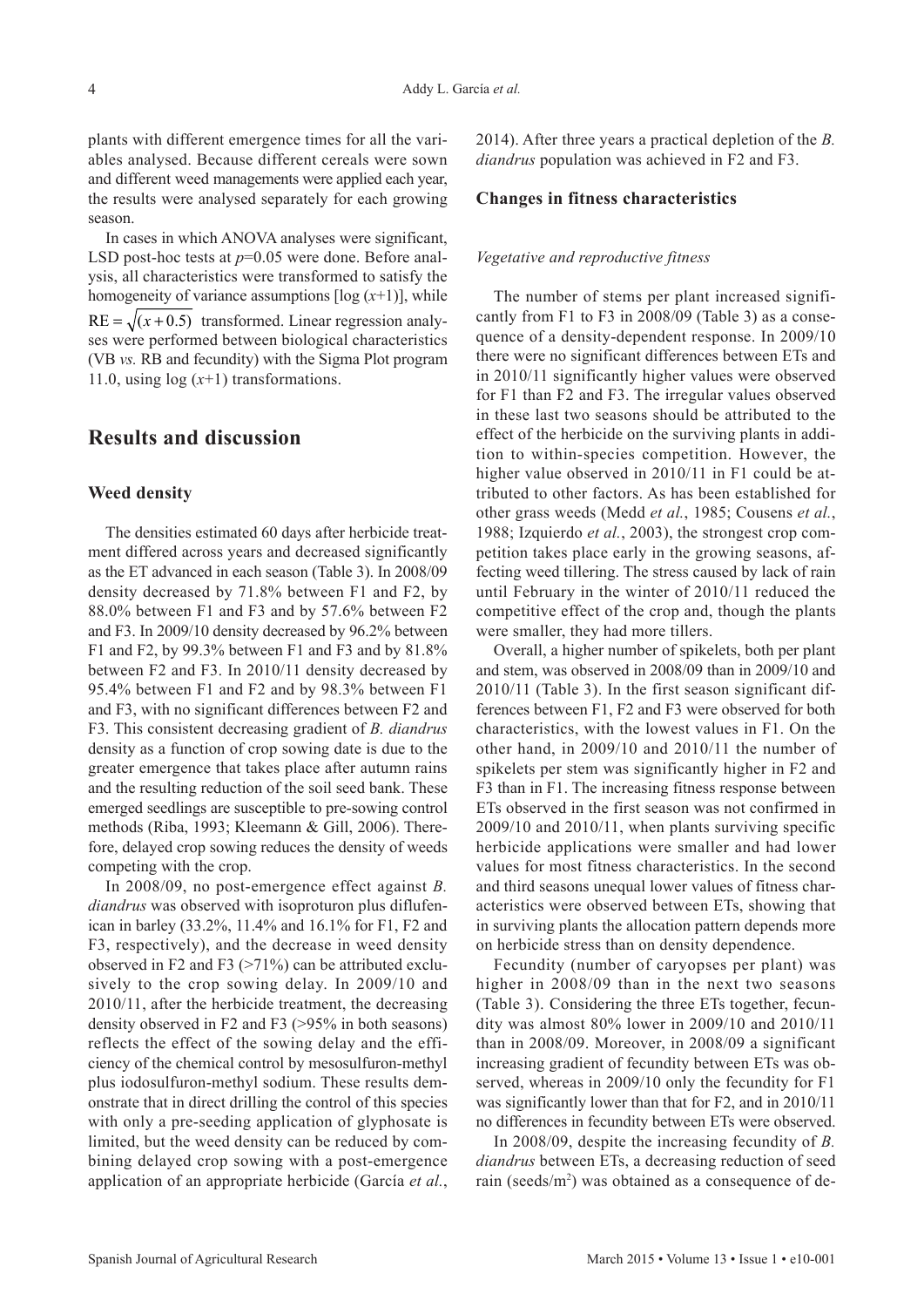| <b>Season</b> | $ET^a$                                 | Density ( $pl/m2$ )                                              | $N^{\circ}$ stem/pl                                         | N° spikelets/pl                                                | $No$ spikelets/<br>stem                                     | N° caryopses/pl                                                 | $No$ caryopses/<br>spikelet                                  |
|---------------|----------------------------------------|------------------------------------------------------------------|-------------------------------------------------------------|----------------------------------------------------------------|-------------------------------------------------------------|-----------------------------------------------------------------|--------------------------------------------------------------|
| 2008/09       | F1                                     | $500.5 \pm 108.6$ (a)                                            | $2.9 \pm 0.4$ (c)                                           | $18.1 \pm 1.8$ (c)                                             | $6.9 \pm 0.3$ (b)                                           | $77.3 \pm 8.1$ (c)                                              | $4.3 \pm 0.1$ (a)                                            |
|               | F <sub>2</sub>                         | $141.3 \pm 30.7$ (b)                                             | $3.9 \pm 0.3$ (b)                                           | $33.2 \pm 3.1$ (b)                                             | $8.5 \pm 0.4$ (a)                                           | $139.4 \pm 10.9$ (b)                                            | $4.2 \pm 0.1$ (a)                                            |
|               | F3                                     | $60.0 \pm 26.8$ (c)                                              | $5.5 \pm 0.7(a)$                                            | $49.3 \pm 7.7$ (a)                                             | $8.6 \pm 0.3$ (a)                                           | $223.6 \pm 32.3$ (a)                                            | $4.5 \pm 0.1$ (a)                                            |
| 2009/10       | F1<br>F <sub>2</sub><br>F3             | $563.3 \pm 76.5$ (a)<br>$21.0 \pm 11.1$ (b)<br>$3.8 \pm 2.5$ (c) | $2.9 \pm 0.3$ (a)<br>$2.9 \pm 0.3$ (a)<br>$2.2 \pm 0.3$ (a) | $6.9 \pm 0.7$ (b)<br>$13.7 \pm 1.9$ (a)<br>$10.0 \pm 3.2$ (ab) | $2.8 \pm 0.1$ (c)<br>$5.3 \pm 0.3$ (a)<br>$4.0 \pm 0.6$ (b) | $13.7 \pm 2.2$ (b)<br>$28.8 \pm 5.2$ (a)<br>$18.3 \pm 7.3$ (ab) | $2.0 \pm 0.2$ (ab)<br>$2.1 \pm 0.2$ (a)<br>$1.4 \pm 0.1$ (b) |
| 2010/11       | F1<br>F <sub>2</sub><br>F <sub>3</sub> | $60.5 \pm 19.3$ (a)<br>$2.8 \pm 0.9$ (b)<br>$1.0 \pm 0.6$ (b)    | $6.4 \pm 0.7$ (a)<br>$4.4 \pm 0.3$ (b)<br>$4.0 \pm 0.4$ (b) | $18.3 \pm 2.0$ (a)<br>$22.5 \pm 2.7$ (a)<br>$18.7 \pm 1.9$ (a) | $3.5 \pm 0.1$ (b)<br>$4.8 \pm 0.2$ (a)<br>$4.6 \pm 0.2$ (a) | $14.7 \pm 2.4$ (a)<br>$25.2 \pm 2.0$ (a)<br>$19.2 \pm 3.8$ (a)  | $0.8 \pm 0.2$ (a)<br>$1.1 \pm 0.1$ (a)<br>$1.1 \pm 0.2$ (a)  |

**Table 3.** Means and standard errors of plant density (60 days after post-emergence herbicide treatment) and fitness characteristics for three different emergence times (ET) of *B. diandrus* in a cereal field during the three growing seasons

<sup>a</sup> Emergence times (ET) were established each season in function of crop sowing date. F1, mid-October; F2, mid-November; F3, early December. Fitness characteristics estimated in June before crop harvest. Different letters between ETs for the same season indicate significant differences ( $p$ <0.05).

creasing density: 38678 for F1, 19700 for F2 and 13414 for F3 (data not shown). In that year F1 fecundity was in agreement with the results of Riba (1993), who collected plants in similar cereal fields to those of the present study. By contrast, fecundities were much lower when an effective herbicide was applied in 2009/10 and 2010/11. Similar decreasing results were obtained for Australian populations of this species by Kleemann & Gill (2009b), who recorded fecundities of 71 and 22 caryopses per plant in populations not treated and treated with mesosulfuron-methyl herbicide, respectively.

Despite the significant increase in fecundity observed between ETs in 2008/09, the number of caryopses per spikelet was statistically similar (from 4.2 to 4.5) (Table 3). However, this reproductive attribute showed lower values in the next two seasons. In 2009/10, the number of caryopses per spikelet for F2 (2.1) was significantly higher than for F3 (1.4). In 2010/11, no significant differences between ETs were observed (the number ranged from 0.8 and 1.1). The stability of the number of caryopses per spikelet between ETs in the first season demonstrates that it was not affected by plant competition whereas the variation of these values in 2009/10 and 2010/11 were caused by herbicide effect. Similarly, Torra & Recasens (2008) observed stable values of the number of seeds per capsule in corn poppy (*Papaver rhoeas*) despite the decreasing performance and reproductive fitness in function of cohort emergence and crop competition. These results suggest that despite the changes in fitness characteristics according to competition, the plant keeps a regulation mechanism that guarantees a minimal fecundity. Dyer *et al.* (2012), analysing the growth response to interspecific competition of *Bromus tectorum*, observed that the allocation of components for reproduction was maintained even when interspecific competition had a large negative effect on target plant growth. It may therefore be feasible to assume a similar modulating response in an intraspecific competition scenario.

#### *Vegetative and reproductive biomass*

Overall, higher values of VB and RB were observed in plants in 2008/09 than in the next two seasons (Table 4). For VB this reduction was 88% in 2009/10 and 84% in 2010/11. For RB, overall, the decrease was 69% and 34%, respectively.

In 2008/09, VB increased significantly from F1 to F3 (from 41.5 to 121.5 mg). In 2009/10, it only increased from F1  $(7 \text{ mg})$  to F2  $(14 \text{ mg})$ . In 2010/11 no significant differences were found between ETs but the maximum value was observed for F2 (16.0 mg). The highest value of RB was observed in 2008/09, with a significant increase from early to late ETs (from 30.5 for F1 to 64.0 mg for F3). In the next two seasons, RB was significantly higher for F2 than for F1 (Table 4).

The RE differed between ETs depending on the cropping season, averaging 0.65 in 2008/09, 1.53 in 2009/10 and 3.02 in 2010/11 (Table 4). Furthermore, there was a significant decreasing gradient in RE between F1-F2 and F1-F3 in 2008/09. Decreasing RE in response to ET was confirmed by Riba (1993), who compared summer and winter cohorts of this species. However, performance of plants that survived the specific herbicide application showed higher values of RE (regardless of ET) in 2009/10 and 2010/11 than in 2008/09. These values reflect the reproductive penalty caused by herbicides, which force the surviving plants to make a greater effort to produce seeds.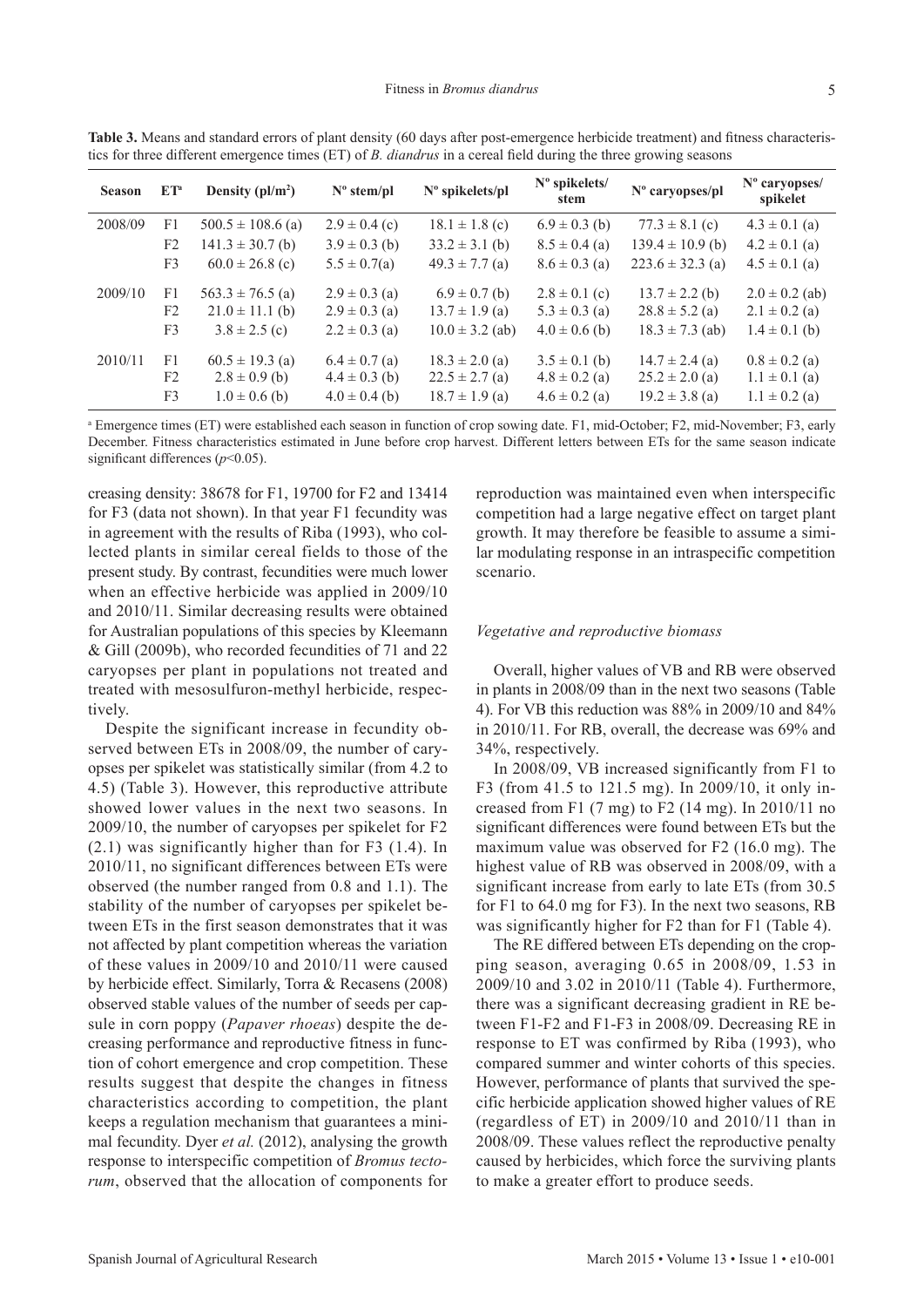| <b>Season</b> | E T <sup>a</sup> | $VB$ (mg)            | $RB$ (mg)           | RE                   |
|---------------|------------------|----------------------|---------------------|----------------------|
| 2008/09       | F1               | $41.5 \pm 4.5$ (c)   | $30.5 \pm 3.0$ (c)  | $0.77 \pm 0.02$ (a)  |
|               | F <sub>2</sub>   | $77.0 \pm 6.0$ (b)   | $45.0 \pm 3.0$ (b)  | $0.62 \pm 0.02$ (b)  |
|               | F <sub>3</sub>   | $121.5 \pm 23.0$ (a) | $64.0 \pm 10.0$ (a) | $0.57 \pm 0.02$ (b)  |
| 2009/10       | F1               | $6.5 \pm 1.0$ (b)    | $10.0 \pm 1.0$ (b)  | $1.63 \pm 0.14$ (a)  |
|               | F <sub>2</sub>   | $14.0 \pm 2.5$ (a)   | $20.5 \pm 3.0$ (a)  | $1.51 \pm 0.10$ (a)  |
|               | F <sub>3</sub>   | $8.5 \pm 1.5$ (ab)   | $13.0 \pm 4.0$ (ab) | $1.45 \pm 0.15$ (b)  |
| 2010/11       | F1               | $11.5 \pm 1.5$ (a)   | $22.5 \pm 2.5$ (b)  | $2.30 \pm 0.27$ (b)  |
|               | F <sub>2</sub>   | $16.0 \pm 2.0$ (a)   | $41.0 \pm 5.0$ (a)  | $2.62 \pm 0.16$ (ab) |
|               | F <sub>3</sub>   | $11.5 \pm 1.0$ (a)   | $29.5 \pm 2.5$ (ab) | $4.14 \pm 0.87$ (a)  |

**Table 4.** Means and standard errors of vegetative biomass (VB), reproductive biomass (RB) and reproductive effort (RE) per plant for *B. diandrus* with different emergence times (ET) at

a Emergence times (ET) were established each season in function of crop sowing date. F1, mid-October; F2, mid-November; F3, early December. Different letters between ETs for the same season indicate significant differences  $(p<0.05)$ . Characteristics estimated in June before crop harvest.

Figure 1a shows a positive linear relationship between VB and RB, with  $R<sup>2</sup>$  values ranging from 0.68 to 0.98 across years. In 2008/09, the plants were bigger and the relationship comprised greater ranges of values of vegetative and RB than in 2009/10 and 2010/11. However, the slope was more pronounced in 2009/10 and 2010/11, when plants were forced to produce a minimum effective RB from a lower VB. Similarly, positive regressions between VB and fecundity (Fig. 1b) were obtained for the three seasons ( $R^2$  range from 0.43 to 0.94). A greater range of values was obtained in 2008/09, corresponding to plants with higher VB and fecundity. However, in 2009/10 and 2010/11 the more pronounced slopes are in agreement with the lower range of values of both characteristics.

The steeper slopes and the lower and narrower range of values observed reflect the effect of selective herbicides on the surviving plants. These relationships allow prediction of seed production based on the weed biomass (Thompson *et al.*, 1991; Norris, 2007). In our case the behaviour of plants surviving herbicides has interesting implications for studies of weed population dynamics –where variables as RB and fecundity across years become determinant– and also for the construction and outcomes of bioeconomic models, as has been studied by Torra *et al.* (2010).

Overall, in 2008/09 values of weight of 1000 grains were 24.2% higher than in 2009/10 and 31.3% higher than in 2010/11 (Table 5). In 2008/09 a significant decreasing gradient from F1 (17.62 g) to F3 (14.87 g) was observed, while in 2009/10 the significant differences did not follow a gradient in function of the ET, with the highest values being observed in F2 (13.76 g) and the lowest in F1 (10.86 g). In 2010/11 there were no significant differences between ETs. In 2008/09, the



**Figure 1.** Linear regressions between vegetative and reproductive biomass (a) and between vegetative biomass and fecundity (b) of *Bromus diandrus* for three different cropping seasons: 2008/09, 2009/10 and 2010/11.

decreasing gradient in weight of 1000 grains as a function of the moment of seedling establishment was related to the increasing fecundity observed, and simultaneously to the plant density of each ET. Riba (1993)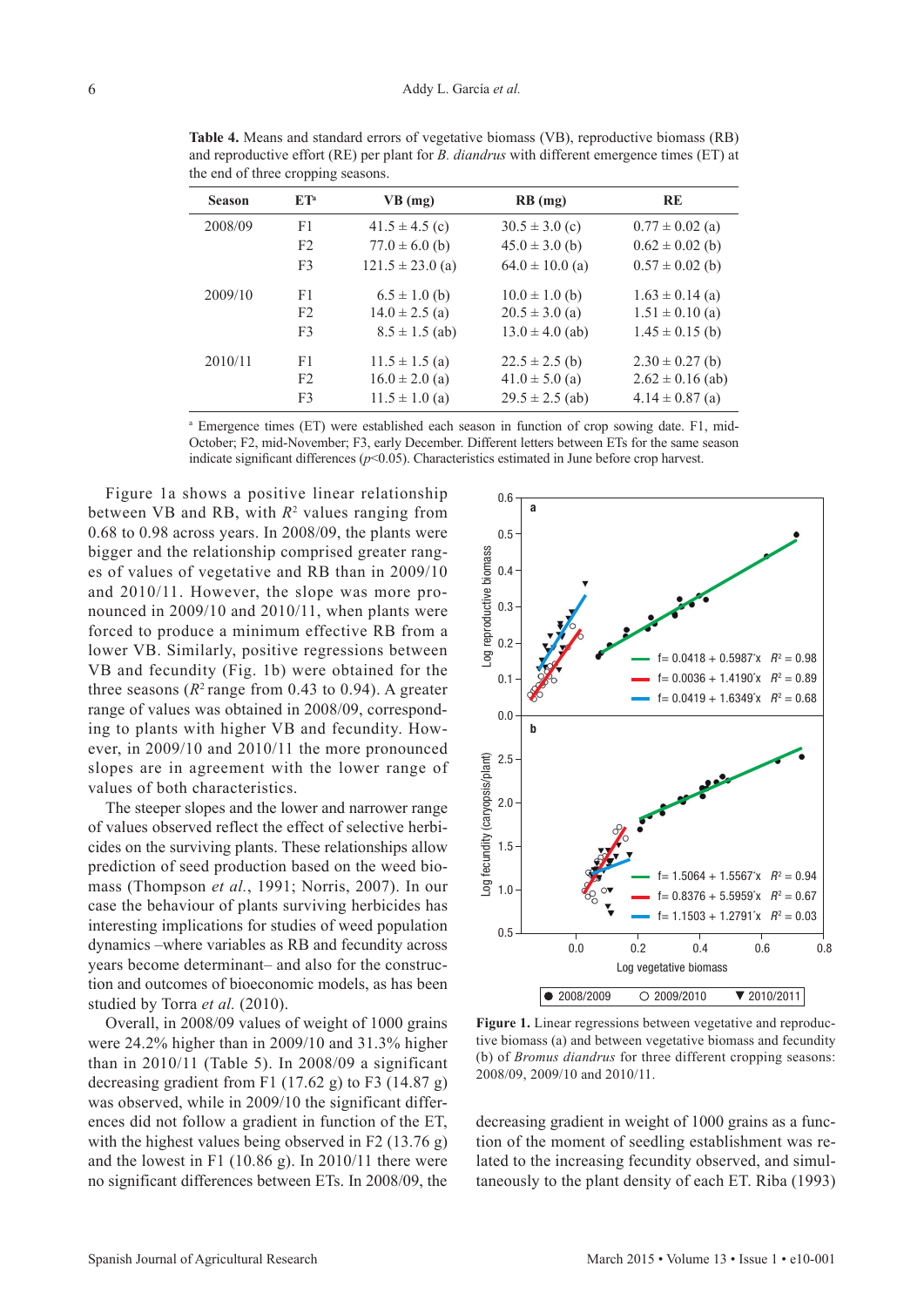**Table 5.** Weight (g) and standard errors of 1000 caryopses of plants of *B. diandrus* with different emergence times (ET) for

| E T <sup>a</sup> | 2008/09                                                           | 2009/10 | 2010/11 |
|------------------|-------------------------------------------------------------------|---------|---------|
|                  | F1 $17.62 \pm 0.27$ (a) $10.86 \pm 0.13$ (c) $11.97 \pm 0.80$ (a) |         |         |
|                  | F2 $15.96 \pm 0.19$ (b) $13.76 \pm 0.30$ (a) $10.98 \pm 0.15$ (a) |         |         |
|                  | F3 $14.87 \pm 0.15$ (c) $12.09 \pm 0.03$ (b) $10.32 \pm 0.32$ (a) |         |         |

three different cropping seasons.

a Emergence times (ET) were established each season in function of crop sowing date. F1: middle October, F2: middle November, F3: early December. Different letters between ETs for the same season indicate significant differences ( $p$ <0.05). Characteristics estimated when plants were completely developed.

also observed lower seed weight when fecundity was higher in *B. diandrus*. However, this correlation was not observed in 2009/10 and 2010/11, when the fecundity in general was much lower. Moreover, a complementary expression of the decreasing fitness should be obtained through further analysis of the seed dormancy and viability from plants surviving herbicide treatments. No records are available yet, but they will be of practical interest in studies of population dynamics of *B. diandrus*.

From a long-term perspective, the changes in fitness characteristics observed highlight the importance of integrating two different strategies to control *B. diandrus* populations in cereal systems. In general, delaying crop sowing and later ETs lead to an increase in vegetative and reproductive fitness characteristics as a density-dependent response; however, the lower seed rain allows a reduction of the population demography across seasons. In a scenario in which added stress is also present due to a herbicide effect, the fitness response could be practically disrupted and seed recruitment becomes very difficult.

### **Allocation within the panicle**

In general, a decreasing gradient of caryopsis weight was observed according to seasons (Table 6). Considering all positions and the three ETs together, the mean caryopsis weight was 15.90, 11.02 and 10.64 mg, respectively, for 2008/09, 2009/10 and 2010/11. An ET effect was only observed in 2008/09 for all the positions considered, with greater values for F1 than for F2 and F3. In 2008/09 and 2009/10 a position effect was observed within each ET (except in F1 in 2009/10), while in 2010/11 no significant differences were found between the four positions considered. In 2008/09 similar patterns of allocation were observed in the three ETs. The heaviest caryopses were those from the bottom of spikelets situated in apical position in the panicle (*Ab*), followed by those in the lowest position in spikelets situated in basal position in the panicle (*Bb*), whereas the weight of caryopses in apical position in both apical (*Aa*) and basal position (*Ba*) of the spikelet in the panicle was lower than that of caryopses in position *Ab*, in most cases with a significant difference.

Without a specific herbicide application (season 2008/09), a significant gradient of resource allocation as a function of caryopsis position in the panicle was observed for each ET. Caryopses from apical spikelets were heavier, regardless of their position within them. This could be interpreted as a result of the different

|               | ET <sup>1</sup> | <b>Caryopsis position</b> |                       |                       |                      |  |  |
|---------------|-----------------|---------------------------|-----------------------|-----------------------|----------------------|--|--|
| <b>Season</b> |                 | $\boldsymbol{Ab}$         | <b>B</b> b            | Aa                    | Ba                   |  |  |
| 2008/09       | $F1*$           | $20.33 \pm 0.14$ (a)      | $19.04 \pm 0.56$ (ab) | $18.33 \pm 0.41$ (ab) | $16.94 \pm 0.40$ (b) |  |  |
|               | $F2**$          | $17.65 \pm 1.20$ (a)      | $16.24 \pm 0.36$ (ab) | $13.86 \pm 0.48$ (bc) | $11.95 \pm 0.58$ (c) |  |  |
|               | $F3$ **         | $17.16 \pm 0.84$ (a)      | $14.86 \pm 0.12$ (ab) | $13.00 \pm 0.67$ (bc) | $11.39 \pm 0.36$ (c) |  |  |
| 2009/10       | F <sub>1</sub>  | $13.27 \pm 1.41$ (a)      | $11.51 \pm 0.05$ (a)  | $10.96 \pm 0.58$ (a)  | $8.53 \pm 0.22$ (a)  |  |  |
|               | F <sub>2</sub>  | $14.60 \pm 0.04$ (a)      | $12.66 \pm 1.40$ (ab) | $9.22 \pm 0.84$ (b)   | $8.18 \pm 0.42$ (b)  |  |  |
|               | F3              | $13.73 \pm 0.47$ (a)      | $12.47 \pm 0.05$ (ab) | $8.78 \pm 1.92$ (ab)  | $8.32 \pm 1.09$ (b)  |  |  |
| 2010/11       | F1              | $12.26 \pm 1.53$ (a)      | $10.73 \pm 1.72$ (a)  | $11.71 \pm 1.93$ (a)  | $11.15 \pm 1.64$ (a) |  |  |
|               | F <sub>2</sub>  | $9.86 \pm 0.81$ (a)       | $11.13 \pm 0.29$ (a)  | $9.76 \pm 0.27$ (a)   | $9.87 \pm 0.62$ (a)  |  |  |

**Table 6.** Mean weight (mg) and standard errors of one caryopsis according to the apical (*a*) or basal (*b*) position of caryopses in the spikelet and the apical (*A*) or basal (*B*) position of the spikelet in the inflorescence of plants of *B. diandrus* with different

<sup>1</sup> Emergence times (ET) were established each season in function of crop sowing date. F1, mid-October; F2, mid-November; F3, early December. Different letters between caryopsis positions for the same ET mean significant differences (*p*<0.05). Asterisks indicate that values from cohort F1 in season 2008/09 were significantly different ( $p$ <0.05) from values from F2 and F3 for any of the caryopsis positions considered. Characteristics estimated when plants were completely developed.

F3  $10.54 \pm 0.29$  (a)  $10.51 \pm 1.06$  (a)  $9.83 \pm 0.89$  (a)  $10.38 \pm 1.03$  (a)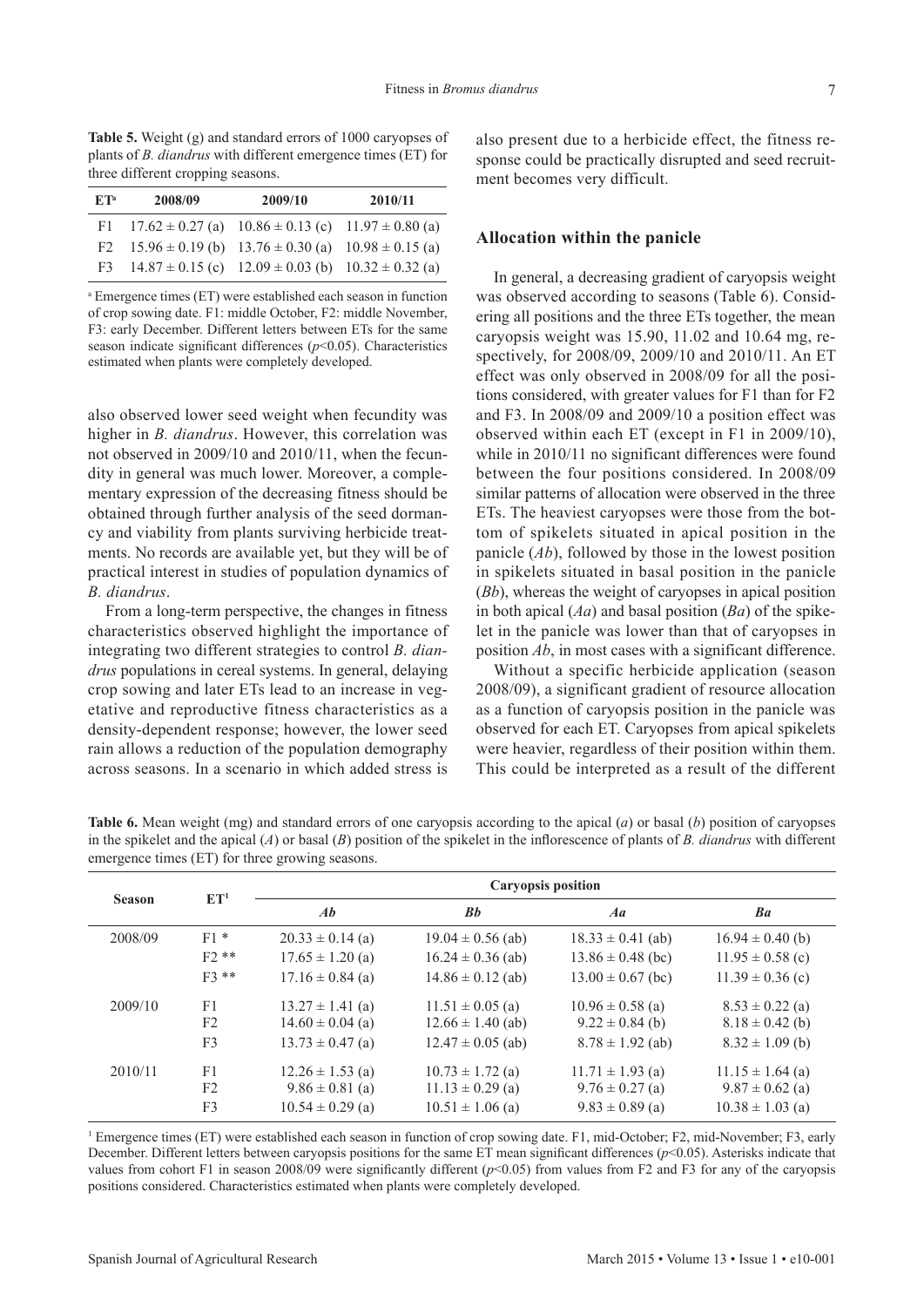moment when the spikelets started to develop and the inflorescence was still inside the plant: spikelet production follows a downward direction, starting the development from the highest (apical) positions of the inflorescence, when the vegetative apex is transformed into the reproductive apex, as has been defined for several grasses (Pujol, 1998). For other grasses, González-Rabanal *et al.* (1994) and Recasens *et al.* (2007) confirmed that these differences in seed position in the panicle resulted in further differences in seed dormancy. During development, seeds in different positions may experience different temperatures and/ or water content, and differences in resource partitioning, which could influence their dormancy status. This further assessment in *B. diandrus* could provide new knowledge on how the position of caryopses on the panicle promotes changes in dormancy regardless of environmental factors.

Furthermore, during the first season a decreasing gradient of caryopsis weight was observed from the basal to apical positions in the spikelet. These differences depend on the sequential process of floral development within the spikelet. In rice, these differences in grain weight within the spikelet are attributed to an intra-spikelet competition for assimilates pre- and postanthesis (Calderini & Reynolds, 2000). The absence of these differences in *B. diandrus* when the specific herbicide was applied (2009/10 and 2010/11) could be explained by a disruption of the source-sink balance during the period of grain filling. The high number of spikelets without filled grains observed in plants that survived the herbicide (data not shown) is evidence of this process.

### **Implications for management**

Delaying the crop sowing date reduces not only the density of *B. diandrus* and the weed pressure on the crop, but also the recruitment of new seeds to the seed bank. In the absence of a specific herbicide, plants that emerged late showed higher fecundity, a decrease in reproductive effort and a decrease in 1000-grain weight. However, their contribution to the final seed recruitment was lower than those of earlier-emerged plants, for which higher densities were established. Delaying crop sowing (until mid-November) should be considered as an efficient management tool for controlling this species in a cereal monocrop in no-tillage systems. The application of mesosulfuron-methyl plus iodosulfuron-methyl sodium when wheat sowing is delayed increases efficiency due to delayed plant phenology and reduced weed density, and also reduces the fitness of surviving plants.

One constraint of delaying the crop sowing date is the possible yield reduction. However, in our experiment the delayed sowing did not lead to a yield penalty: on the contrary, higher yields were obtained due to the avoidance of the competitive effect of the weed (data not shown). In all cases, a balance between crop yield and weed control should be established in order to maximize profits.

In our study, after three growing seasons the *B. diandrus* population was practically depleted in the field. Implementation of cultural and chemical strategies in no-tillage systems may improve integrated weed management programmes in dry-land arable fields where options for growing crops alternative to cereals are limited.

### **Acknowledgments**

Special thanks to Núria Moix, Noemí Pacheco, Cristina Maján and Laura Rosell for their help during the experimental work; to Prof. Dr. Carlos Cantero from the University of Lleida for offering the field trials for this experiment; and to Jaume Gregori for his technical support.

### **References**

- Arrúe JL, Cantero-Martínez C, López MV, Moreno F, Murillo JM, Pérez De Ciriza JJ, Sombrero A, Tenorio JL, Zambrana E, 2007. Conservation agriculture research in Spain. In: Knowledge assessment and sharing on sustainable agriculture (KASSA). Ed Cirad. Paris
- Calderini DF, Reynolds MP, 2000. Changes in grain weight as a consequence of de-graining treatments at pre- and postanthesis in synthetic hexaploid lines of wheat (Triticum durum x T. tauschii). Aust J Plant Physiol 27: 183-191.
- Conley SP, Binning LK, Boerboom CM, Stoltenboom DE, 2002. Estimating giant foxtail cohort productivity in soybean based on weed density, leaf area or volume. Weed Sci 50: 72-78. [http://dx.doi.org/10.1614/0043-1745\(2002\)050\[0072:EGF](http://dx.doi.org/10.1614/0043-1745%282002%29050%5B0072:EGFCPI%5D2.0.CO%3B2) [CPI\]2.0.CO;2](http://dx.doi.org/10.1614/0043-1745%282002%29050%5B0072:EGFCPI%5D2.0.CO%3B2)
- Couloume B, Adrien M, 2005. Atlantis WG, a new product for postemergence weed control in cereals – Experiences in France. Pflanzenschutz-Nachrichten Bayer 58: 261-268.
- Cousens RD, Firbank LG, Mortimer AM, Smith GR, 1988. Variability in the relationship between crop yield and weed density for winter wheat and Bromus sterilis. J Appl Ecol 25: 1033-1044.<http://dx.doi.org/10.2307/2403764>
- Del Monte JP, Dorado J, 2011. Effect of light conditions and after ripening time on seed dormancy loss of Bromus diandrus. Weed Res 51: 581-590. [http://dx.doi.org/10.1111/](http://dx.doi.org/10.1111/j.1365-3180.2011.00882.x) [j.1365-3180.2011.00882.x](http://dx.doi.org/10.1111/j.1365-3180.2011.00882.x)
- Dyer AR, Hardison, JL, Rice KJ, 2012. Phenology constrains opportunistic growth response in Bromus tectorum L.